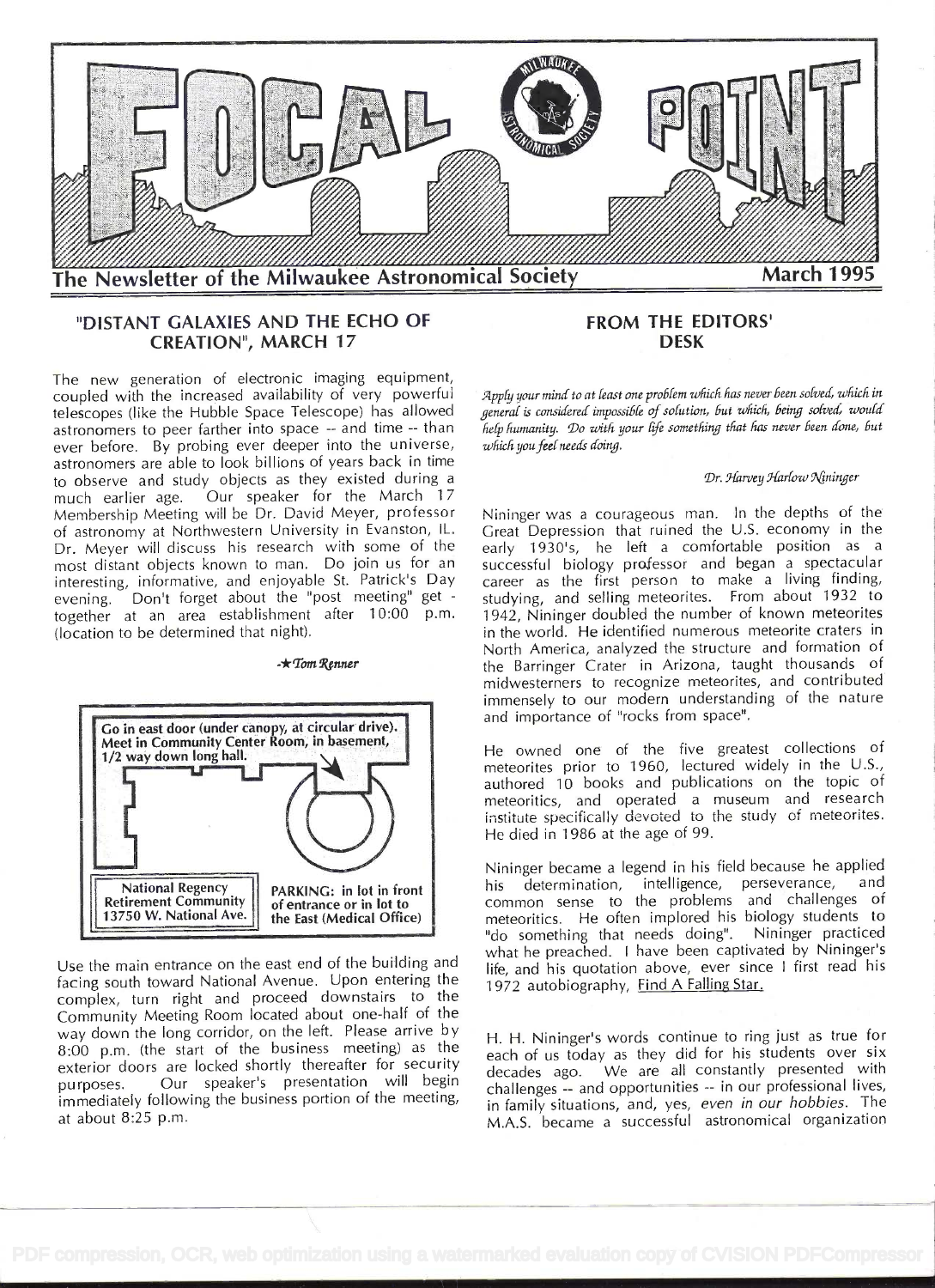because of the determination, intelligence, perseverance, and common sense its members have devoted to it over the past 63 years. Each person who has contributed time, talent, and energy to the M.A.S. has truly answered Nininger's challenge to do what needs doing. In 1995, there is no shortage of opportunities to continue this tradition.

on April 14 the 1995 Open House season at the Observatory begins. May 6 is National Astronomy Day. On May 19 our Society will elect three new people to the Board of Directors. The new Board, in turn, will elect a new President. The new President will select chairman for the six standing committees defined in our by-laws. The committee chairman will need members to serve on the committees. Then, there is the matter of new legislation before Beginner's the Wisconsin State Assembly to curb excessive light pollution. lt needs the support of amateur astronomers and non-amateurs alike. The North Central Region of the Astronomical League needs people to fill the Region's executive positions in June. And the craftsmanship and handiwork at the M.A.S. Observatory -- the product of the labor and love of astronomy imparted by three generations of M.A.S. members -- languishes far too many clear evenings due to a lack of users.

Do what needs doing, and do what you can to help the common cause of advancing amateur astronomy and the M.A.S. Each member has something to contribute to our organization from his or her own unique perspective. You don't have to be an experienced amateur astronomer to make a contribution to the M.A.S. -- you need only possess a willingness to help.

The greatest need right now is for Board members and officers as we are critically short of candidates for sizes: the May elections. If you feel you can help -- if you want to take up a great challenge and make a real difference within our organization  $$ you are urged to call one of the Nominating Committee members immediately: Matthew McNeely (354-5347), Brian Ganiere (961 8745), or Ken Waraczynski (321-

0918). Time is of the essence as the committee would like to publish the names and biographies of the candidates in the April Focal Point.<br>-  $\star$  Dan Koehler

# LIBRARY NEWS

Finished with your Messier list and ready for a new challenge? Now in the vertical file is Observe: The Herschel Objects. This 1992  $^{10}_{10\%}$ revision of the original 1980 Astronomical League publication may be found in the folder: HERSCHEL OBJECTS and may be signed out as a book.

Two new books from Kalmbach Publications have been purchased:

Guide to Amateur Astronomy (Eicher, 1993). This compact manual couldn't have been more aptly named. In the forward, Robert Burnham describes the book as a "call" to anyone wondering what amateur astronomy might have to offer. The author assumes that by page 10 the beginner has a telescope, and that's a good enough excuse to display a generous collection of planetary and deep sky images. Speaking of photographs, there is a chapter on recording your observations with tools ranging from The graphite to silicon. Appendixes list solar system data, the Messier catalog, telescope manufacturers, and amateur clubs.

Will Black Holes Devour the Universe? & 100 Other Questions & Answers About Astronomy (Melton, 1994). Anyone who plans to talk to school groups about astronomy would do well to take this book along. The author is Education Program Director at the Mt. Wilson Observatory, and must have been asked these questions "billions" of times. Her answers come in three minimal, simple, and some detail. Come to think of it, quizzing yourself and your family members might be fun. For instance, how would you answer the title question?

A REMINDER TO ALL! These and any other Kalmbach publications may be ordered through your librarian at a substantial discount. What are you waiting for? Call me at 321-0918 for details!

#### $-\star$ Sally Waraczynski

**Ed Note:** M.A.S. members who are subscribers to Sky and Telescope receive a 10% discount on all Sky Publishing books and materials. Call 800-253-0245 8:30 a.m. to 5:00 p.m. EST for details and to order. All M.A.S. members are eligible for the Astronomical League Book Service discount on any astronomically-related book directly from the publisher. Write to Paul Castle, AL Book Service, 2535 45th Street, Rock Island, IL 61201 (309- 786-6119). Paul needs the book title, publisher's name and address (if known), and a check (made payable to the Astronomical League) for the retail price of the book less 10% (there's no shipping or handling charge!) You should also mention that you're a member of the Milwaukee Astronomical Society as this is a service for League members only.

# MORE MESSIER AND HERSCHEL CLUB MEMBERS TO BE INDUCTED AT THE MARCH MEETING

M.A.S. has yet another accomplished observer. Dick Adduci has observed and logged the entire 400 object Herschel catalog! He is only the second M.A.S. member to do so  $(\mathcal{E}d \mathcal{N}$ ote: M.A.S. Observing Clubs Coordinator Lee Keith is the other and has H-Club certificate  $#20$ ) and is the 117th in the U.S. to earn this prestigious the  $U.S.$  to earn this observing award by the Astronomical League. While Dick did observe some of the H objects with a 17.5-inch Dobsonian Newtonian, he observed most of them with an 8 inch Schmidt Cassegrain 'scope. This is proof that you do not need a big instrument to do this list. You do, however, need organization, perseverance, patience, and lots of time.

Speaking of lots of time, Dan Koehler has finally observed and logged 76 Messier objects, enough to receive the regular Messier Club Certificate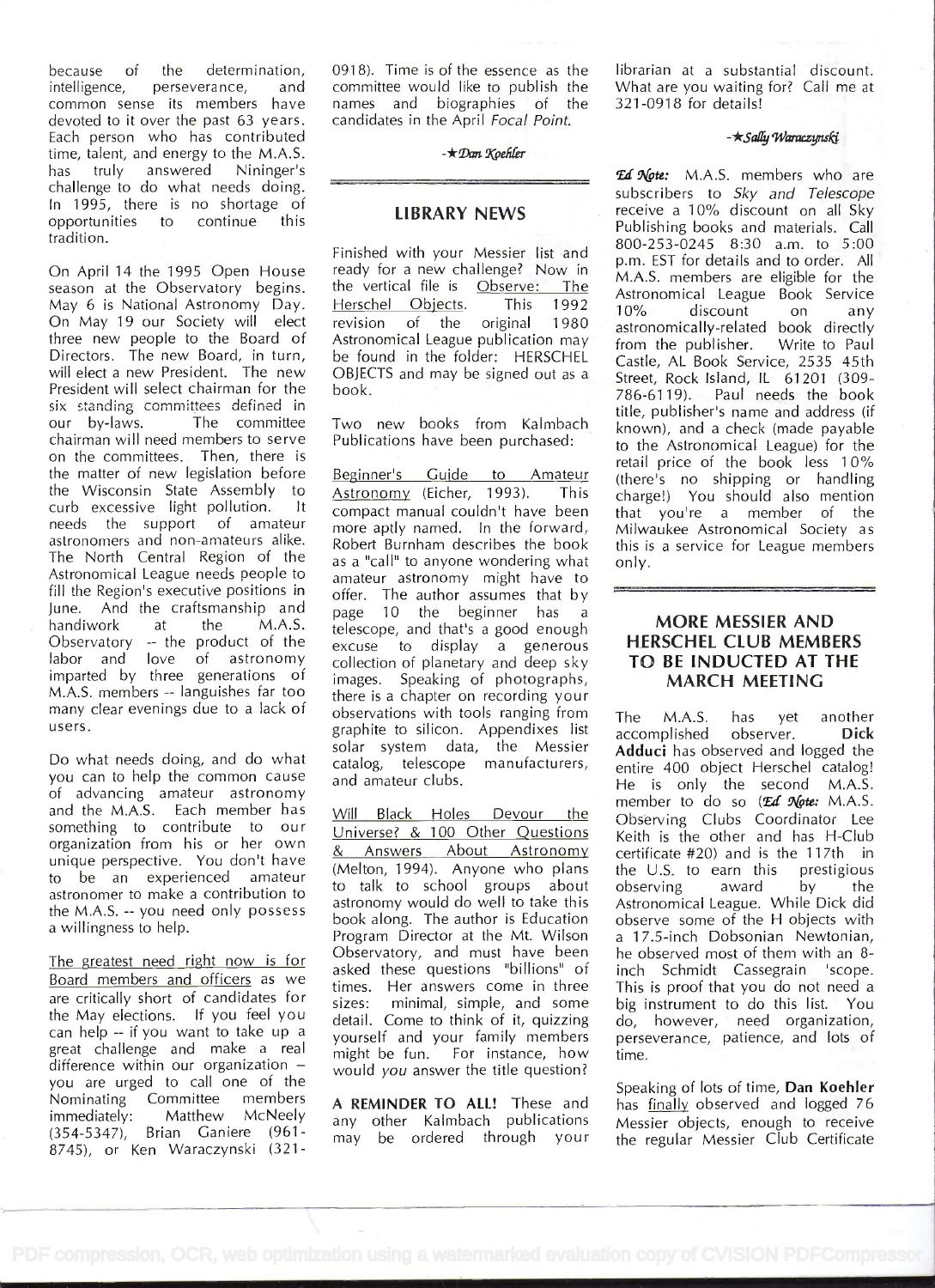(No. 1287). His taking eleven years to do so should not detract from the fact that he finally accomplished a goal he set over a decade ago! (Ed. Note: OK Lee, so it took me 10 years to figure out which end of the 'scope Untortur to look through . . . ).

In January, Wanda Berner was awarded M Club certificate No. 1247; Vern Hoag received certificate No. 1248 and a Binocular Messier certificate.

Please join me at the March Membership Meeting at National Regency in congratulating our new recipients on their observing accomplishments. They will each receive their certificates at the meeting. For more information on the Messier, Herschel, or Burnham Observing Clubs, call me at 425 2331.

 $-x$ Lee Keith

# ADVENTURES IN ASTRONOMY

How can you tell time using the stars in the Big Dipper? Why do some planets reverse their motion in the sky? What is the future of our Sun? What is a Black Hole? a Neutron Star? a Pulsar? a Quasar? How do astronomers determine the distances to stars and galaxies? What is the structure and future fate of the universe? Learn the answers to these and other questions in astronomy by enrolling in the  $\frac{ex}{ex}$ "Adventures in Astronomy" class at  $\frac{d}{dt}$ the UW-Waukesha County Center. Class dates are March 13, 20, 27  $\%$ and April 3, 10, 17 (all Mondays) from 6:30 to 9:00 p.m. Call the Center's Non-Credit/Continuing Education office at 521-5460, and ask for Don Bracco. Our own Lee Keith is the course instructor.

# ASTRONOMY DAY 1995

National Astronomy Day (N.A.D.),<br>sponsored annually by the sponsored annually Astronomical League, will occur this year on May 6. As the name implies, it is the day on which nationwide noted):  $M$  activities are conducted by amateur (Elections), activities are conducted by amateur astronomers to promote their hobby

among the general public. In past years, the M.A.S. has celebrated N.A.D. by opening the Observatory for extended hours of inspection and observing by our guests. Unfortunately, even during good<br>weather and with plenty of plenty advertising, our efforts have usually met with limited success. Attendance has more often than not been low. So this year, I would like to encourage members to do something different.

In keeping with N.A.D.'s generally implied themes of "Astronomy is Fun" and "Taking Astronomy to the People" I want to suggest that you set aside some time during the day or evening hours on May 6, find a place with lots of people (especially children) and show them the sky! If you plan to view the Sun, be certain to practice safe observing by using a<br>metal-on-glass solar filter, or metal-on-glass projecting the solar image on a card or screen. Projection is best as a<br>large group can view the Sun at one OTHER large group can view the Sun at one time this way. You should have a ready supply of Open House M schedules (two Open House nights are scheduled at the M.A.S. Observatory for Friday, May 5 and Friday, May 12 in lieu of Saturday May 6 for N.A.D.). The schedules will be available very soon.

If you decide to take up this challenge, please remember that you are an ambassador of amateur astronomy as well as for the M.A.S. Relate to others what a joy our hobby is, and the fun and excitement you derive from studying and viewing celestial phenomena. If the weather does not cooperate on May 6, try picking another date. Good luck!

### $-\star$  Lee Keith

# HAVE WE GOT A PLAN!

Do we ever, and as promised, here it is -- a complete listing of all M.A.S. events for March through December 1995:

MEMBERSHIP MEETINGS (At National Regency unless otherwise noted): Mar  $17$ , Apr  $21$ , May  $19$ <br>(Elections). Sep  $29$  (at the  $\text{Sep}$  29 (at the  $\frac{\text{Will be open}}{\text{05 ONLY}}$ Observatory), and Nov 17.

SPECIAL MEMBER EVENTS: Chili Dump/Messier Marathon (at the Observatory), Apr 1 (see article elsewhere in this issue); Family Picnic (at the Observatory), Jul 15; Annual Dinner (at an area restaurant to be determined), Oct 29 annual Holiday Party (location to be determined), Dec 8.  $\begin{array}{cc} \downarrow & \downarrow & \downarrow \end{array}$ 

BOARD MEETINGS: Mar 13 (at Koehler's), Apr 10, May 19 (1/2 hour before the Membership Meeting), Jun 12, Jul 10, Aug 14, Sep 29 (1/2-hour before the Membership Meeting), Oct 9, Nov 13, and Dec 8 (before the Holiday Party).

ASTRONOMICAL LEAGUE EVENTS: 49th Annual North Central Region Convention, Moorhead (MN) State University, Jun 23-24; ALCON '95, the 48th annual convention of the Astronomical League, San Antonio, TX, Jul 20-22.

REGIONAL CON-VENTIONS, STAR PARTIES, AND MEETINGS OF INTEREST (these are the ones I know about as of Mar 01): 107th annual meeting of the Astronomical Society of the Pacific, College Park, MD, Jun 24-25; 2nd annual Nebraska Star Party, Merritt Reservoir, 27 miles south of Valentine, NB, Jul 25-30 (see article in the April issue); 16th annual Astrofest, Sep 15-17. Stay tuned there will be others as the year progresses.

CAMPING TRIPS AND DARK SKY OBSERVING NIGHTS: Canis Maior Club/Ottawa Dog Trial Grounds: Mar 03, Apr 04, May 21, Jun 01, Jul 15; Camping Trips: GREENBUSH, Apr 28-30 and Sep 22-24; **BRUSH** CREEK, Aug 24-27; PINEWOODS, Oct 20-21.

PUBLIC OPEN HOUSES at the Observatory; all programs begin at 8:00 p.m. on the following Fridays: Apr 14, May 05 (the M.A.S. Astronomy Day observance), May 12, Jul 21, Aug 04, Aug 18, Sep 08, Oct 06. See article elsewhere in this issue.

The official National Astronomy Day is May 06. The M.A.S. Observatory will be open on Friday evening, May Also consult the bi-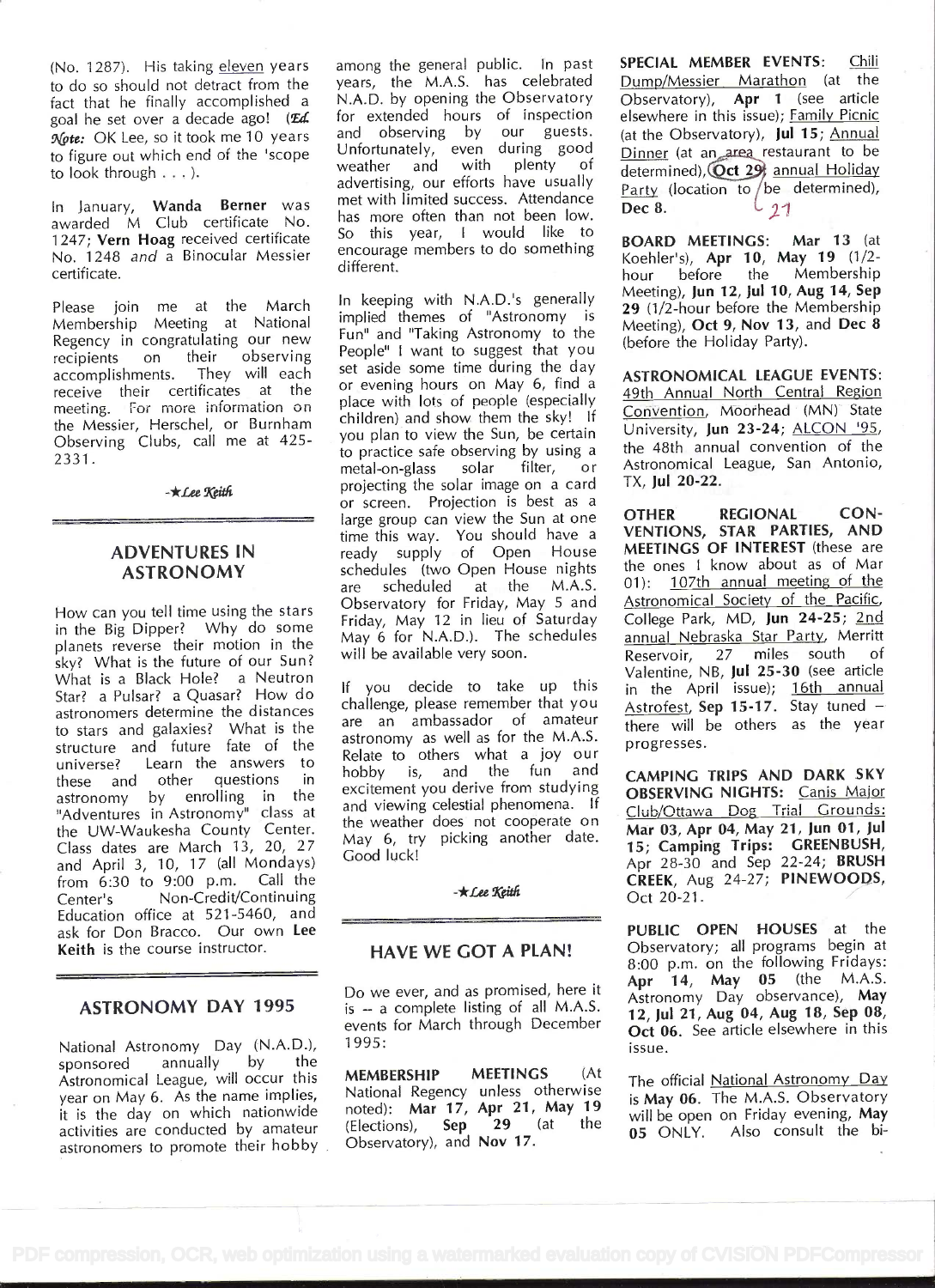monthly M.A.S. Event Calendar in the February, April, June, August, October, and December issues of the newsletter for reminders and too - 50<br>changes concerning the above listed Binocular changes concerning the above listed events, as well as for the current Keyholder schedules each month.

## CHILI DUMP/MESSIER MARATHON SET FOR APR <sup>1</sup>

So what's a "Chili Dump"? Better yet, what's a "Messier Marathon"? Find the answer to these and other questions about the universe at dusk on April 1 at the M.A.S. Observatory.

This will be the third annual spring star party held at the Observatory to help all members get started (or rekindle interest) in completing an observing list. Lee Keith will provide Messier object information and observing log forms at the March 17 meeting at National Regency so you p.m. w can prepare ahead of time.

The Chili Dump is a "go" RAIN OR (star) SHINE! You should bring a (star) SHINE: You should bring a subservatory.<br>batch of your favorite chili to feed and connective yourself and any family members or friends you bring along. Also, please provide your own dishes and<br>utensils. All chili brought to the All chili brought to the party will be dumped into a large pot and simmered all evening. Toppings will be provided, as will coffee and hot chocolate. For those so inclined, a few desserts would be nice too.

M.A.S.<br>A plan of attack for observing all 107 interested M objects is being developed, just in case the weather actually turns out to be clear! Volunteers are needed to help our novice observers begin finding the objects. There will be slides and a chart of the Messier objects in the meeting hall. In case of cloudy weather, video tapes of last year's Astrofest and the M.A.S. Equipment Tour will be shown. you have a "show-and-tell" astronomy encouraged to bring it along. There will be food, fun, information, and good conversation, regardless of the weather.

Dress appropriately for a long night of observing. Lee and I are prepared to stay all night if the sky cooperates! Bring your star charts, red flashlight, 'scope (or binoculars -- many of the M objects can be viewed with binocs too - 50 objects gets the League's<br>Binocular Messier Certificate!), Certificate!), eyepieces and whatever else you'll need. If you don't have your own 'scope you can choose from two 12- 1/2-inch Newtonian reflectors ('A' and 'B'-scopes), at least half a dozen 10-inch Portascopes, or the 18-inch Wiesen Memorial Obsession -- such a dilemma!

Call me with questions at 646-8229 or 691-2360. Happy hunting!

 $-\star$  Wanda Berner

# 1995 OPEN HOUSE SCHEDULE IS ANNOUNCED

"Opening Night" for the 1995 Public Open House programs is nearly upon us! It all starts Apr 14 at 8:00 p.m. with a program concerning Local schools and scout groups are being notified of a unique opportunity to visit our wonderful,<br>fully-functioning astronomical fully-functioning With good publicity and cooperative skies, we'll need lots of extra help this year.

Please consider taking time out of beginning your busy schedule to help us direct traffic in the parking lots, operate a 'scope (yours or one at the Observatory), sell books and other items, or discuss your interest in astronomy and the benefits of<br>M.A.S. membership with our membership with our interested guests. I also need people to give a short, illustrated talk (15-20 minutes in length) on the topic of the evening. All of the listed dates are Fridays. The first program of the evening begins at 8:00 p.m. and is usually repeated at least once (and sometimes twice). Observing can run until <sup>1</sup>1 :30 p.m. or later if the sky is clear.

Join your fellow members under the stars for an evening of enjoyment,<br>camaraderie, and fulfillment in camaraderie, passing your love of astronomy on to others. Few things in life are more rewarding than introducing someone<br>(especially a child) to the  $(especially a child) to$ wonderment of the universe.

Here's the schedule and subject for each evening (The familiar Open House brochures will be available soon. We'll announce how you can get a supply of them in the April newsletter.):

#### Apr  $14 -$  "Mars"

May 05 - "Amateur Astronomy"

- May 12 "Constellation Tales"
- Jul 21 "The Great Comet Crash of '94"

Aug 04 - "The Perseid Meteor Shower"

Aug 18 - "The Milky Way"

Sep 08 - "The Northern Lights"

Oct 06 - "Where Are Saturn's Ring?"

Again, I am in great need of help at all Open Houses, whether clear or not. Call me at 425-2331 to volunteer or if you have questions.

 $-\star$ Lee Keith

# EYE ON THE SKY FOR APRIL

Mercury passes through superior conjunction on Apr 14 and should become visible low in the westnorthwest just after sunset by the end of the month, in the Aries / Taurus border region. This is the<br>beginning of Mercury's finest of Mercury's evening apparition of 1995. On May 12, the date of greatest eastern elongation, it will stand 19 degrees above the western horizon at sunset (owing to the steep angle the ecliptic makes with our horizon in the spring) and will set nearly two hours after the Sun from about May 07 to 14. A good naked-eye or binocular observing project (assuming skies cooperate) involves recording the earliest sighting of Mercury after conjunction. Can you see it one week after? 10 days? Two weeks? Telescopically, Mercury will show a gibbous disk. The young crescent Moon will join Mercury in the evening twilight on Apr 30.

Mars remains visible in the evening sky, now near the meridian at dusk. Its apparent diameter will drop below 10 arc seconds after the first week in April, making observations of surface<br>details increasingly difficult. We details increasingly difficult. won't see Mars this size again until<br>the early part of 1997. Viewed the early part of  $1997$ . through the telescope, the planet will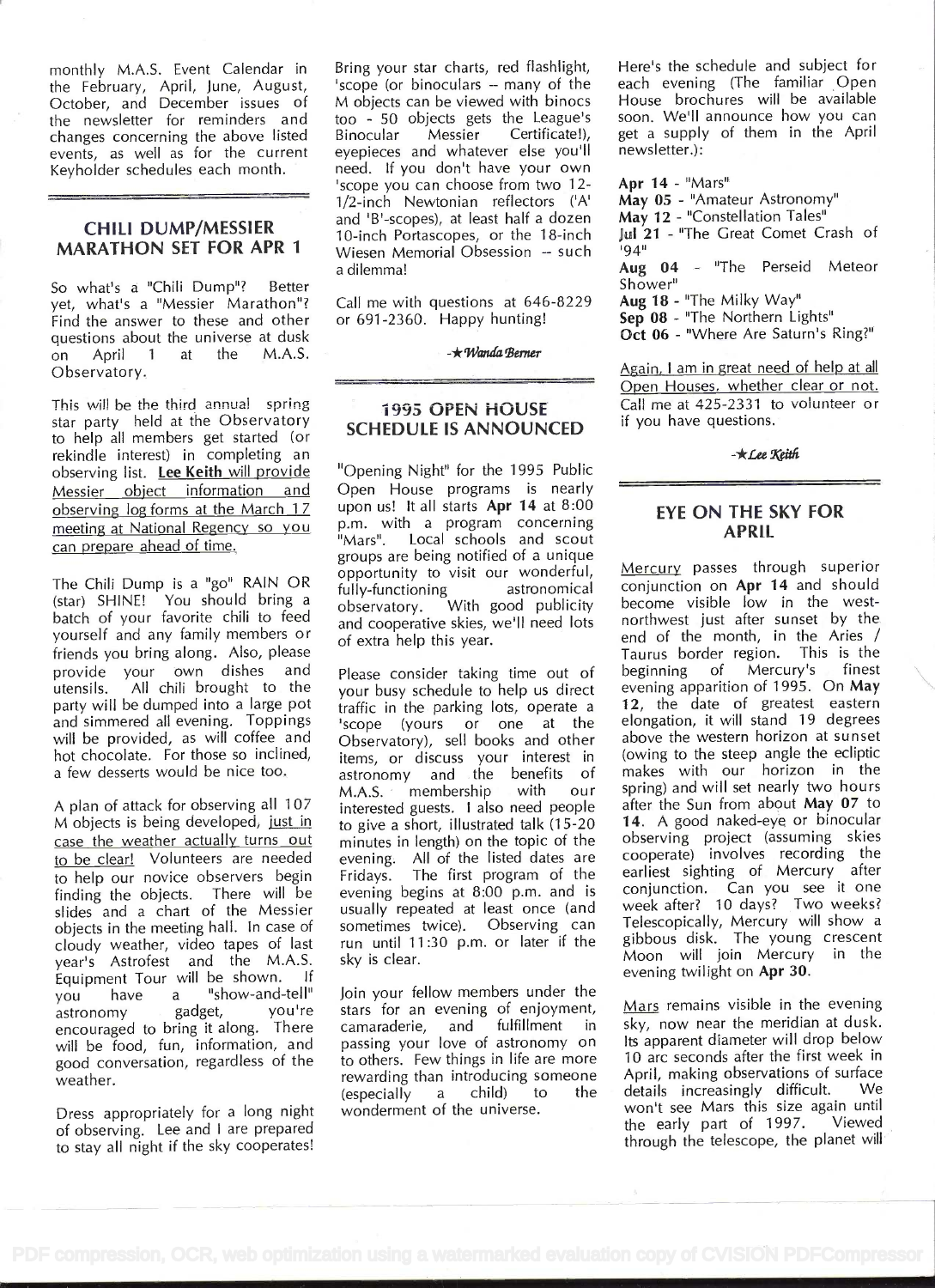appear noticeably gibbous. Its magnitude declines during the month also, from  $-2$  to  $+5$ . Mars is moving back (via prograde motion) into the neighborhood of Regulus and the sickle of Leo from Cancer throughout the month.

Jupiter rises near midnight at the beginning of April and is relatively well-placed for observing around dawn, northeast of Antares. Pluto is on the Ophiuchus / Libra border. If you are so inclined, it is well placed for searching by telescope after midnight. You'll need a star chart showing Pluto's position to compare with your field of view. Uranus and Neptune, neither of which will stray far from the other throughout the year, are in Capricorn. They present another inviting opportunity for binocular observation, especially since they are very close to M-75, the globular cluster on the Sagittarius / Capricornus border. Attempt your search in the second half of the month, an hour or so before dawn. Look southwest of Alpha and Beta Capricorni.

Venus and Saturn make a beautiful pair in the early part of April, both occupying the east-southeast sky at dawn. On Apr 13 Venus passes to within .6 degree of Saturn, forming a<br>striking "double" planet constriking "double" figuration. The waning crescent Moon will join the pair from Apr 25 - 27. Saturn passes a mere 21 arc seconds north of a 7th-magnitude star (SAO 146724) about 1:00 p.m. on Apr 23. By the end of April, Saturn will appear to have moved more than 10 degrees to the southwest of its brighter twin. For its part, Venus will appear to remain almost stationary over this same time period.

## April's Iunar Events:

Apr 08 -- First Quarter at 12:35 a.m. CDT

Apr 15 -- Wow! A wild night and morning for lunar observers in the western U.S and Pacific region! (The east will essentially get "skunked", however.) The Full "Grass" or "Egg" Moon occurs at 7:09 CDT but . . .

The first partial lunar eclipse visible in the U.S. since May  $25$ , 1994 occurs on the morning of Apr 15.

The lunar limb makes first contact with Earth's penumbral shadow at 5:08 a.m. CDT., less than an hour before moonset in Milwaukee. This and all subsequent events will be essentially unobservable from the<br>metropolitan area. The partial metropolitan area. eclipse begins with second contact at 6:41 a.m. CDT, after the Moon has set here. Mid-eclipse occurs at 7:18 a.m. CDT. At maximum, 12% of the Moon's surface area will be occulted by Earth's umbral shadow. Third contact (the end of the partial eclipse) happens at 7:55 a.m. CDT, and the penumbral phase ends with fourth contact at 9:28 a.m. With two excellent central solar eclipses this year we'll have to contend with two poor lunar eclipses. The other, a penumbral eclipse, happens on Oct 08 over Asia. With no central solar eclipses, next year will be different. In the early evening of Apr 03, most of the U.S. (especially the eastern half) will enjoy a total lunar eclipse, the first one visible here since November 29, 1993.

While the April eclipse is progressing, the Moon (about 10 degrees above the western horizon in eastern Wisconsin) occults Spica at about 5:10 a.m. and after the onset of morning twilight. Reappearance morning twilight. occurs about an hour later, just after moonset, so we'll have a chance to see part but not all of this event. Disappearance occurs on the eastsoutheast limb. This is somewhat of a repeat of the lunar occultation of Spica on Jan 23 that most Wisconsin observers missed because of clouds. This time, however, the occultation takes place through the Moon's M-67 Open Cluster in Cancer (R. southern hemisphere rather than the northern hemisphere as was the case in January. The April 1995 issues of Astronomy (p. 61 & 63) and Sky and Telescope (p. 68) each contain good feature articles about both the eclipse and the occultation.

Apr 22 -- Third Quarter at 11:18 p.m. CDT

Apr 29 -- New Moon at 12:36 p.m. CDT

On Apr 29, the fourth central solar eclipse to touch a portion of the  $By'$ South American continent in less than four years will occur. This one is an annular eclipse (the Moon being too far away from the Earth to

completely cover the Sun's disk) that cuts a swath across northern Peru, extreme southern Equador and Columbia, and northern Brazil. The path of annularity falls near a portion of the same region that will experience 1998's total solar eclipse. How do these people rate, anyway! The southern half of Florida will see a 10% partial eclipse in the early afternoon. This event is not visible from the remainder of the United States.

 $-\star$  DLK

# Messier Objects for March and April

Here's the list of the best placed M Objects observable in March and April during the early evening hours as determined by M.A.S. Observing Clubs Coordinator Lee Keith:

# March

M-41 Open Cluster in Canis Major (R. A. 6 h 47.0 m / Dec. - 20 d 46 m) M-46 Open Cluster in Puppis (R. A. 7 h 41.9 m / Dec. -14 d 49 m) M-47 Open Cluster in Puppis (R. A. 7 h 36.6 m / Dec. -14 d 29 m) M-50 Open Cluster in Monoceros (7 h 03.0 m / Dec. - 8 d 21 m) M-93 Open Cluster in Puppis ( R. A. 7 h 44.6 m / Dec. -23 d 53 m)

# April

M-44 Open Cluster in Cancer (R. A.  $8 h 40.4 m / Dec. +19 d 41 m$ M-48 Open Cluster in Hyrda (R. A. 8h13.8m/Dec.-5d48rn) A. 8 h 13.8 m / Dec. - 5 d 48 m) M-81 Spiral Galaxy in Ursa Major (R. A. 9 h 55.8 m / Dec. +69 d 04 m) M-82 Irregular Galaxy in Ursa Major (R. A. 9 h 56.2 m / Dec. +69 d

42 m)

To receive the M.A.S. Messier Observing Club Handbook (with tips on reading star charts and finding these objects), send one  $8-1/2 \times 11$ -<br>inch SASE with \$1.01 postage inch  $SASE$  with  $$1.01$ attached to Lee at 8150 South Legend Drive, Franklin, WI 53132. following his prescribed observing program listed here each month, you can obtain your Messier Certificate and lapel pin in one year's time!